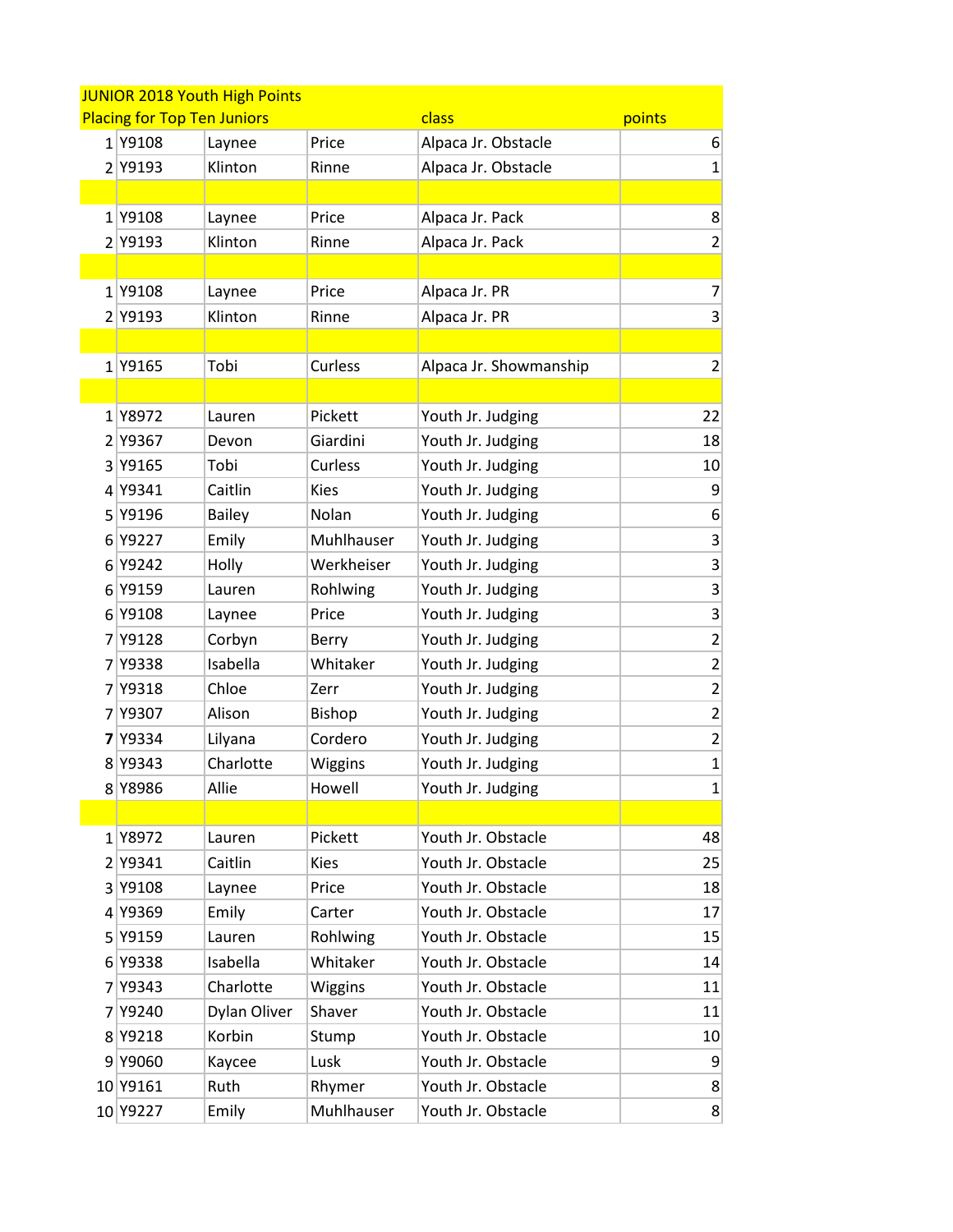| 1Y8972   | Lauren        | Pickett     | Youth Jr. Pack        | 36             |
|----------|---------------|-------------|-----------------------|----------------|
| 2 Y9108  | Laynee        | Price       | Youth Jr. Pack        | 28             |
| 3 Y9318  | Chloe         | Zerr        | Youth Jr. Pack        | 20             |
| 4 Y9227  | Emily         | Muhlhauser  | Youth Jr. Pack        | 19             |
| 5 Y9341  | Caitlin       | <b>Kies</b> | Youth Jr. Pack        | 18             |
| 5 Y9159  | Lauren        | Rohlwing    | Youth Jr. Pack        | 18             |
| 6 Y9343  | Charlotte     | Wiggins     | Youth Jr. Pack        | 13             |
| 7 Y9196  | <b>Bailey</b> | Nolan       | Youth Jr. Pack        | 12             |
| 8 Y9240  | Dylan Oliver  | Shaver      | Youth Jr. Pack        | 11             |
| 9 Y9338  | Isabella      | Whitaker    | Youth Jr. Pack        | 9              |
| 9 Y9367  | Devon         | Giardini    | Youth Jr. Pack        | 9              |
| 10 Y9369 | Emily         | Carter      | Youth Jr. Pack        | 8              |
| 10 Y9094 | Josselyn      | Moen        | Youth Jr. Pack        | 8              |
|          |               |             |                       |                |
| 1Y8972   | Lauren        | Pickett     | Youth Jr. PR          | 58             |
| 2 Y9341  | Caitlin       | <b>Kies</b> | Youth Jr. PR          | 25             |
| 3 Y9108  | Laynee        | Price       | Youth Jr. PR          | 24             |
| 4 Y9318  | Chloe         | Zerr        | Youth Jr. PR          | 20             |
| 5 Y9338  | Isabella      | Whitaker    | Youth Jr. PR          | 16             |
| 6 Y9343  | Charlotte     | Wiggins     | Youth Jr. PR          | 13             |
| 6 Y9159  | Lauren        | Rohlwing    | Youth Jr. PR          | 13             |
| 7 Y9196  | <b>Bailey</b> | Nolan       | Youth Jr. PR          | 12             |
| 8 y 9240 | Dylan Oliver  | Shaver      | Youth Jr. PR          | 11             |
| 9 Y9218  | Korbin        | Stump       | Youth Jr. PR          | 10             |
| 9 Y9165  | Tobi          | Curless     | Youth Jr. PR          | 10             |
| 10 Y9367 | Devon         | Giardini    | Youth Jr. PR          | 9              |
|          |               |             |                       |                |
| 1 Y8972  | Lauren        | Pickett     | Youth Jr. Showmanship | 50             |
| 2 Y9341  | Caitlin       | <b>Kies</b> | Youth Jr. Showmanship | 26             |
| 3 Y9196  | <b>Bailey</b> | Nolan       | Youth Jr. Showmanship | 19             |
| 3 Y9218  | Korbin        | Stump       | Youth Jr. Showmanship | 19             |
| 4 Y9338  | Isabella      | Whitaker    | Youth Jr. Showmanship | 17             |
| 5 Y9165  | Tobi          | Curless     | Youth Jr. Showmanship | 16             |
| 5 Y9159  | Lauren        | Rohlwing    | Youth Jr. Showmanship | 16             |
| 6 Y9307  | Alison        | Bishop      | Youth Jr. Showmanship | 15             |
| 7 Y9343  | Charlotte     | Wiggins     | Youth Jr. Showmanship | 11             |
| 7 Y9240  | Dylan Oliver  | Shaver      | Youth Jr. Showmanship | 11             |
| 8 Y9242  | Holly         | Werkheiser  | Youth Jr. Showmanship | 9              |
| 8 Y9227  | Emily         | Muhlhauser  | Youth Jr. Showmanship | 9              |
| 8 Y9130  | Lily Marianne | Howell      | Youth Jr. Showmanship | 9              |
| 8 Y9108  | Laynee        | Price       | Youth Jr. Showmanship | $\overline{9}$ |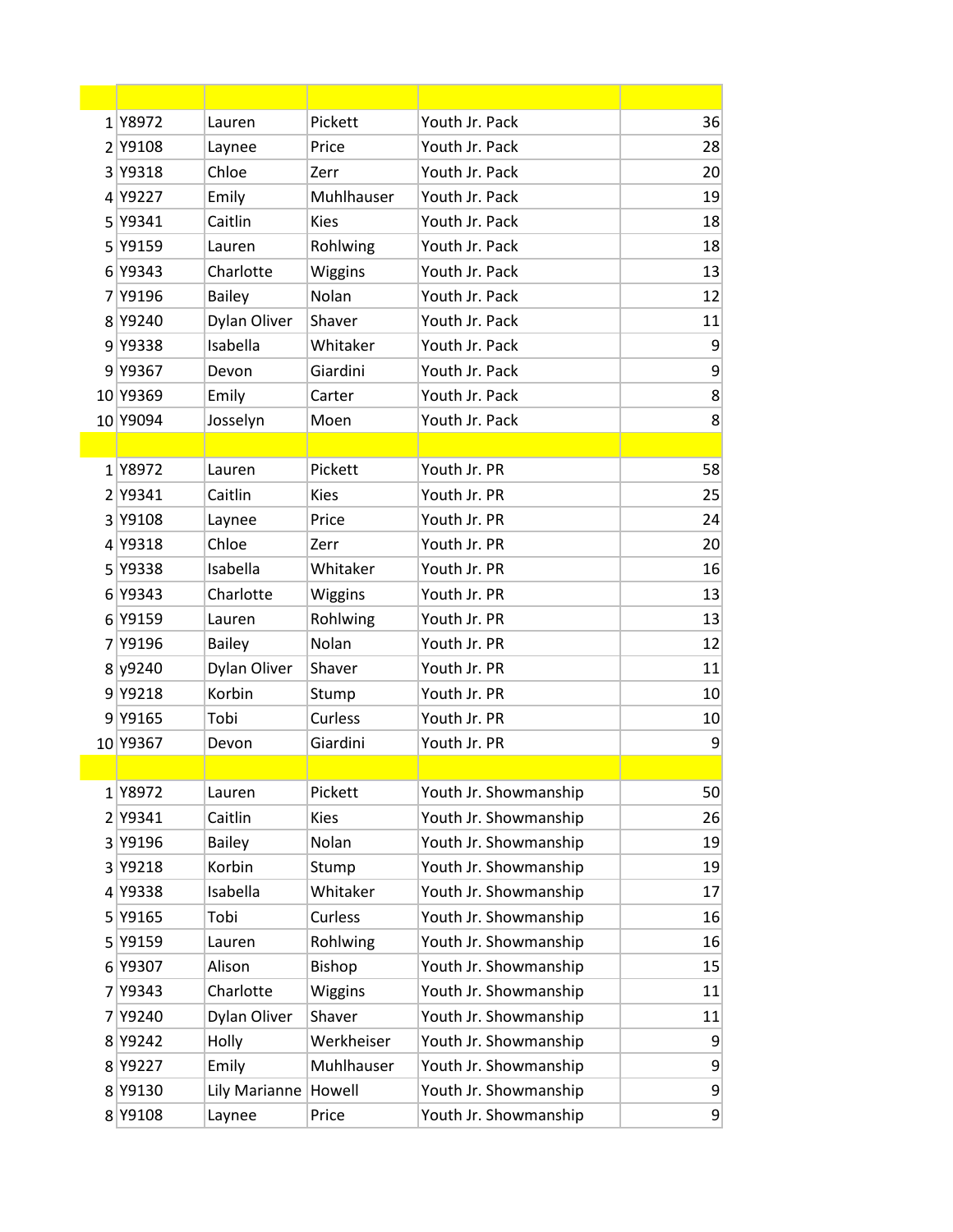| 9 Y9318  | Chloe  | Zerr   | Youth Jr. Showmanship |  |
|----------|--------|--------|-----------------------|--|
| 10 Y9369 | Emily  | Carter | Youth Jr. Showmanship |  |
| 10 Y9060 | Kaycee | Lusk   | Youth Jr. Showmanship |  |

| <b>INTERMEDIATE 2018 Youth High Points</b>                 |           |              |                         |                 |  |  |
|------------------------------------------------------------|-----------|--------------|-------------------------|-----------------|--|--|
| <b>Placing for Top Ten Intermediate</b><br>class<br>points |           |              |                         |                 |  |  |
| 1 Y8587                                                    | Zoe       | Rutledge     | Alpaca Int. Obstacle    | 11              |  |  |
| 2 Y8883                                                    | Ellen     | Wanek        | Alpaca Int. Obstacle    | 7 <sup>1</sup>  |  |  |
| 3 Y9089                                                    | Eloise    | Oliver       | Alpaca Int. Obstacle    | $6 \mid$        |  |  |
| 4 Y9206                                                    | Austin    | Holtzen      | Alpaca Int. Obstacle    | $\mathsf{S}$    |  |  |
| 5 Y9054                                                    | Payton    | Crockett     | Alpaca Int. Obstacle    | $\vert 3 \vert$ |  |  |
| 6 Y9191                                                    | Klarissa  | Rinne        | Alpaca Int. Obstacle    | $\mathbf{2}$    |  |  |
| 7 Y9028                                                    | Jaime     | Vaughn       | Alpaca Int. Obstacle    | $\mathbf 1$     |  |  |
|                                                            |           |              |                         |                 |  |  |
| 1Y8587                                                     | Zoe       | Rutledge     | Alpaca Int. Pack        | 8 <sup>1</sup>  |  |  |
| 2 Y9089                                                    | Eloise    | Oliver       | Alpaca Int. Pack        | $\overline{7}$  |  |  |
| 3 Y8883                                                    | Ellen     | Wanek        | Alpaca Int. Pack        | 6 <sup>1</sup>  |  |  |
| 4 Y9206                                                    | Austin    | Holtzen      | Alpaca Int. Pack        | $\vert 4 \vert$ |  |  |
| 5 Y9191                                                    | Klarissa  | Rinne        | Alpaca Int. Pack        | $\vert 3 \vert$ |  |  |
| 6 Y9387                                                    | Jayden    | Hamel        | Alpaca Int. Pack        | $\mathbf{1}$    |  |  |
| 7 Y9028                                                    | Jaime     | Vaughn       | Alpaca Int. Pack        | $\mathbf{1}$    |  |  |
| 7 Y9054                                                    | Payton    | Crockett     | Alpaca Int. Pack        | $\mathbf 1$     |  |  |
|                                                            |           |              |                         |                 |  |  |
| 1Y8587                                                     | Zoe       | Rutledge     | Alpaca Int. PR          | 11              |  |  |
| 2 Y8883                                                    | Ellen     | Wanek        | Alpaca Int. PR          | $\overline{7}$  |  |  |
| 3 Y9089                                                    | Eloise    | Oliver       | Alpaca Int. PR          | $6 \mid$        |  |  |
| 4 Y9206                                                    | Austin    | Holtzen      | Alpaca Int. PR          | $\vert 4 \vert$ |  |  |
| 5 Y9191                                                    | Klarissa  | Rinne        | Alpaca Int. PR          | $\overline{2}$  |  |  |
| 5 Y9054                                                    | Payton    | Crockett     | Alpaca Int. PR          | $\overline{2}$  |  |  |
| 6 Y9387                                                    | Jayden    | Hamel        | Alpaca Int. PR          | $\mathbf{1}$    |  |  |
|                                                            |           |              |                         |                 |  |  |
| 1Y9054                                                     | Payton    | Crockett     | Alpaca Int. Showmanship | $\mathbf{2}$    |  |  |
| 2 Y8587                                                    | Zoe       | Rutledge     | Alpaca Int. Showmanship | 1               |  |  |
|                                                            |           |              |                         |                 |  |  |
| 1 Y8983                                                    | Kenzie    | Matthews     | Youth Int. Judging      | 18              |  |  |
| 2 Y8982                                                    | Allie     | Matthews     | Youth Int. Judging      | 12              |  |  |
| 2 Y9055                                                    | Morgan    | <b>Barba</b> | Youth Int. Judging      | 12              |  |  |
| 2 Y8587                                                    | Zoe       | Rutledge     | Youth Int. Judging      | 12              |  |  |
| 3 Y8971                                                    | Ella      | Pickett      | Youth Int. Judging      | 8               |  |  |
| 4 Y9371                                                    | Dannica   | Egger        | Youth Int. Judging      | 6 <sup>1</sup>  |  |  |
| 5 Y9222                                                    | Johnathan | Durbin       | Youth Int. Judging      | $6 \mid$        |  |  |
| 5 Y9352                                                    | Ashley    | Clement      | Youth Int. Judging      | 5               |  |  |
| 6 Y8711                                                    | Moira     | Curtaz       | Youth Int. Judging      | $\mathbf{5}$    |  |  |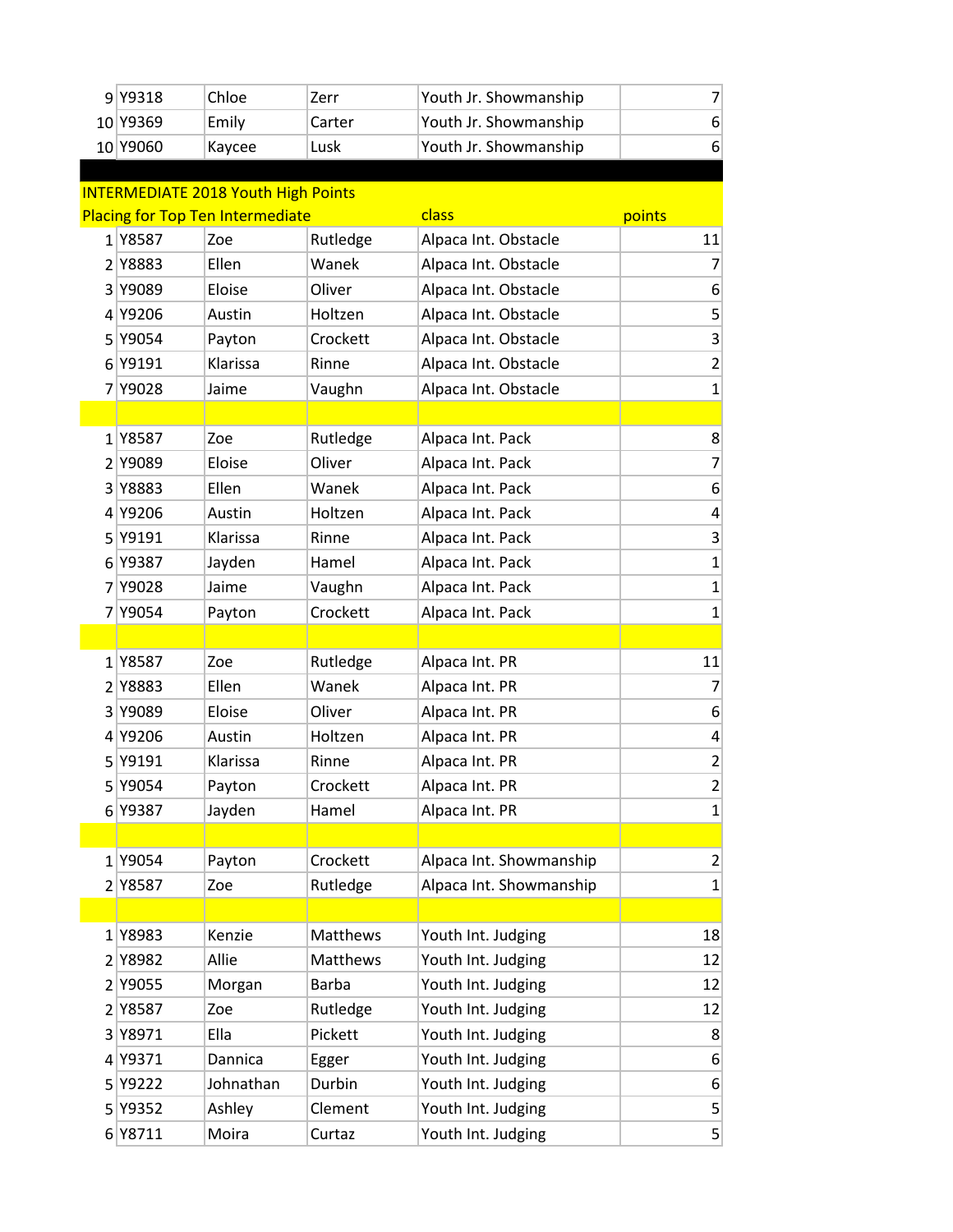|                | 6 y8843  | Malachi   | Abel         | Youth Int. Judging  | 4                       |
|----------------|----------|-----------|--------------|---------------------|-------------------------|
|                | 7 Y8832  | Maggie    | Jordan       | Youth Int. Judging  | 4                       |
|                | 7 Y 8562 | Kale      | Morgan       | Youth Int. Judging  | 4                       |
|                | 7 Y8937  | Kirsten   | Franks       | Youth Int. Judging  | $\overline{a}$          |
|                | 7 Y9314  | Chloe     | Farmer       | Youth Int. Judging  | 4                       |
|                | 8 Y9048  | Abbey     | Smith        | Youth Int. Judging  | $\mathsf 3$             |
|                | 8 Y9056  | DellaRose | Cromer       | Youth Int. Judging  | $\overline{\mathbf{3}}$ |
|                | 8 Y9133  | Tallia    | Cardiff      | Youth Int. Judging  | $\mathsf 3$             |
|                | 8 Y8719  | (Alex)    | Leland       | Youth Int. Judging  | 3                       |
| 9              | Y8705    | Gordona   | Howell       | Youth Int. Judging  | $\overline{\mathbf{c}}$ |
|                | 9 Y8563  | Kyce      | Morgan       | Youth Int. Judging  | $\overline{2}$          |
| 9              | Y9089    | Eloise    | Oliver       | Youth Int. Judging  | $\mathbf 2$             |
|                | 9 Y8938  | Mykenzie  | Franks       | Youth Int. Judging  | $\overline{\mathbf{c}}$ |
|                | 9 Y9349  | "Frankie" | Sharif       | Youth Int. Judging  | $\mathbf 2$             |
|                | 9 Y9239  | Benjamin  | McCloughan   | Youth Int. Judging  | $\overline{c}$          |
|                | 10 Y9356 | Ophelia   | Pulley       | Youth Int. Judging  | $\mathbf{1}$            |
|                | 10 Y9312 | Amelia    | Wiggins      | Youth Int. Judging  | $\mathbf 1$             |
|                | 10 Y9046 | Kyle      | Smith        | Youth Int. Judging  | $\mathbf 1$             |
|                | 10 Y9054 | Payton    | Crockett     | Youth Int. Judging  | $\mathbf{1}$            |
|                | 10 Y8830 | Ethan     | <b>Busha</b> | Youth Int. Judging  | $\mathbf 1$             |
|                |          |           |              |                     |                         |
|                | 1 Y8983  | Kenzie    | Matthews     | Youth Int. Obstacle | 33                      |
|                | 2 Y8587  | Zoe       | Rutledge     | Youth Int. Obstacle | 24                      |
| 2 <sup>1</sup> | Y9181    | Halley    | Sorg         | Youth Int. Obstacle | 24                      |
| 3              | Y9056    | DellaRose | Cromer       | Youth Int. Obstacle | 20                      |
|                | 4 Y9055  | Morgan    | <b>Barba</b> | Youth Int. Obstacle | 16                      |
| 5 <sup>1</sup> | Y8971    | Ella      | Pickett      | Youth Int. Obstacle | 15                      |
|                | 6 Y8886  | Lyndsay   | Jensen       | Youth Int. Obstacle | 13                      |
|                | 7 Y9048  | Abbey     | Smith        | Youth Int. Obstacle | 12                      |
|                | 7 Y9133  | Tallia    | Cardiff      | Youth Int. Obstacle | 12                      |
|                | 7 Y 8832 | Maggie    | Jordan       | Youth Int. Obstacle | 12                      |
|                | 8 Y8843  | Malachi   | Abel         | Youth Int. Obstacle | 11                      |
|                | 9 Y8830  | Ethan     | <b>Busha</b> | Youth Int. Obstacle | 10                      |
|                | 9 Y9046  | Kyle      | Smith        | Youth Int. Obstacle | 10                      |
|                | 10 Y8938 | Mykenzie  | Franks       | Youth Int. Obstacle | 9                       |
|                | 10 Y9040 | (Anna)    | Williams     | Youth Int. Obstacle | 9                       |
|                | 10 Y8719 | (Alex)    | Leland       | Youth Int. Obstacle | 9                       |
|                | 10 Y8562 | Kale      | Morgan       | Youth Int. Obstacle | 9                       |
|                |          |           |              |                     |                         |
|                | 1Y8983   | Kenzie    | Matthews     | Youth Int. Pack     | 34                      |
|                | 2 Y8587  | Zoe       | Rutledge     | Youth Int. Pack     | 23                      |
|                | 3 Y8971  | Ella      | Pickett      | Youth Int. Pack     | 19                      |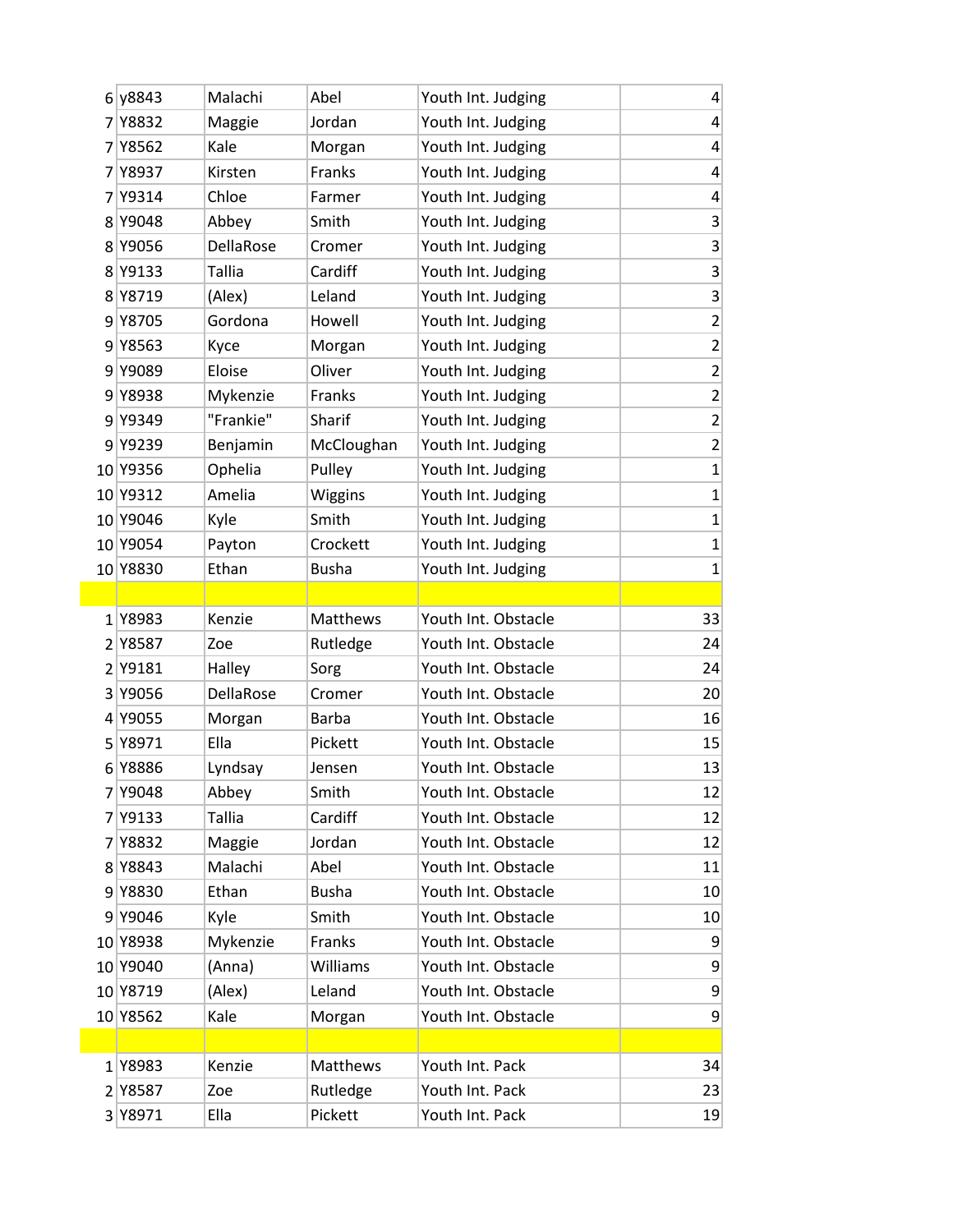| 3 Y9181     | Halley        | Sorg         | Youth Int. Pack        | 19             |
|-------------|---------------|--------------|------------------------|----------------|
| 4 Y9055     | Morgan        | <b>Barba</b> | Youth Int. Pack        | 17             |
| 5 Y9056     | DellaRose     | Cromer       | Youth Int. Pack        | 16             |
| 6 Y9175     | Ella          | White        | Youth Int. Pack        | 15             |
| 7 Y8937     | Kirsten       | Franks       | Youth Int. Pack        | 14             |
| 8 Y8886     | Lyndsay       | Jensen       | Youth Int. Pack        | 12             |
| 9 Y9314     | Chloe         | Farmer       | Youth Int. Pack        | 11             |
| 9 Y9332     | McKinley      | Underhill    | Youth Int. Pack        | 11             |
| 10 Y9048    | Abbey         | Smith        | Youth Int. Pack        | 10             |
|             |               |              |                        |                |
| 1Y8983      | Kenzie        | Matthews     | Youth Int. PR          | 42             |
| 2 Y8587     | Zoe           | Rutledge     | Youth Int. PR          | 26             |
| 3 Y9181     | Halley        | Sorg         | Youth Int. PR          | 23             |
| 4 Y9055     | Morgan        | <b>Barba</b> | Youth Int. PR          | 17             |
| 5 Y8937     | Kirsten       | Franks       | Youth Int. PR          | 14             |
| 5 Y8886     | Lyndsay       | Jensen       | Youth Int. PR          | 14             |
| 6 Y9314     | Chloe         | Farmer       | Youth Int. PR          | 13             |
| 7 Y9175     | Ella          | White        | Youth Int. PR          | 12             |
| 8 Y9179     | Carter        | North        | Youth Int. PR          | 11             |
| 8 Y 8 5 6 2 | Kale          | Morgan       | Youth Int. PR          | 11             |
| 9 Y8563     | Kyce          | Morgan       | Youth Int. PR          | 10             |
| 9 Y8830     | Ethan         | <b>Busha</b> | Youth Int. PR          | 10             |
| 9 Y8971     | Ella          | Pickett      | Youth Int. PR          | 10             |
| 9 Y9168     | Lola          | Garcia       | Youth Int. PR          | 10             |
| 10 y9239    | Benjamin      | McCloughan   | Youth Int. PR          | 9              |
| 10 Y9222    | Johnathan     | Durbin       | Youth Int. PR          | 9              |
| 10 Y9048    | Abbey         | Smith        | Youth Int. PR          | 9              |
| 10 Y9133    | <b>Tallia</b> | Cardiff      | Youth Int. PR          | 9              |
| 10 y 8832   | Maggie        | Jordan       | Youth Int. PR          | $\overline{9}$ |
| 10 Y8701    | Caitlyn       | Moen         | Youth Int. PR          | 9              |
|             |               |              |                        |                |
| 1Y8983      | Kenzie        | Matthews     | Youth Int. Showmanship | 61             |
| 2 Y9055     | Morgan        | <b>Barba</b> | Youth Int. Showmanship | 27             |
| 3 Y9175     | Ella          | White        | Youth Int. Showmanship | 21             |
| 4 Y8971     | Ella          | Pickett      | Youth Int. Showmanship | 19             |
| 5 Y8587     | Zoe           | Rutledge     | Youth Int. Showmanship | 17             |
| 6 Y8886     | Lyndsay       | Jensen       | Youth Int. Showmanship | 16             |
| 7 Y 8843    | Malachi       | Abel         | Youth Int. Showmanship | 14             |
| 8 Y 8982    | Allie         | Matthews     | Youth Int. Showmanship | 13             |
| 9 Y9358     | Emma          | Stump        | Youth Int. Showmanship | 13             |
| 9 Y9332     | McKinley      | Underhill    | Youth Int. Showmanship | 13             |
| 9 Y9314     | Chloe         | Farmer       | Youth Int. Showmanship | 13             |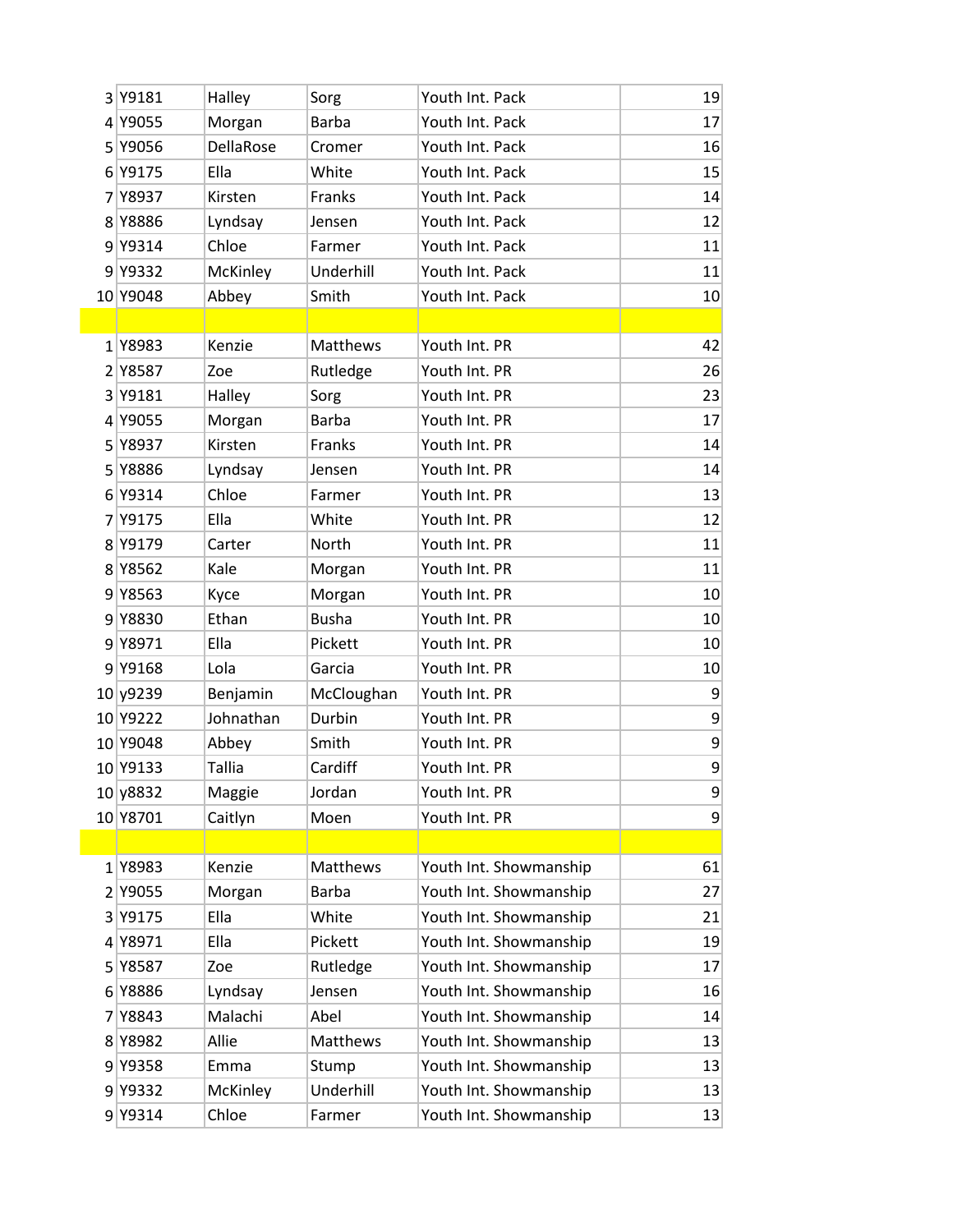| 10 Y9040                          | (Anna)                               | Williams        | Youth Int. Showmanship    | 12             |
|-----------------------------------|--------------------------------------|-----------------|---------------------------|----------------|
|                                   |                                      |                 |                           |                |
|                                   | <b>SENIOR 2018 Youth High Points</b> |                 |                           |                |
| <b>Placing for Top Ten Senior</b> |                                      |                 | class                     | points         |
| 1 Y9088                           | Hannah                               | Oliver          | Alpaca Senior Obstacle    | 8              |
| 2 Y4408                           | Kaily                                | Zigmond         | Alpaca Senior Obstacle    | 4              |
| 3 Y8722                           | Arika                                | Jensen          | Alpaca Senior Obstacle    | 3              |
| 4 Y8491                           | Kaitlyn                              | Winter          | Alpaca Senior Obstacle    | $\overline{2}$ |
| 4 Y8492                           | Whitney                              | Winter          | Alpaca Senior Obstacle    | $\overline{2}$ |
| 4 Y8882                           | Jane                                 | Wanek           | Alpaca Senior Obstacle    | $\overline{2}$ |
| 5 Y9091                           | Lydia                                | Clark           | Alpaca Senior Obstacle    | $\mathbf{1}$   |
| 5 Y9155                           | Faith                                | Lehew           | Alpaca Senior Obstacle    | $\mathbf{1}$   |
| 5 Y8580                           | Sidney                               | <b>Nickles</b>  | Alpaca Senior Obstacle    | $\mathbf{1}$   |
| 5 Y8493                           | Elyzabeth                            | Winter          | Alpaca Senior Obstacle    | $\mathbf{1}$   |
|                                   |                                      |                 |                           |                |
| 1 Y9088                           | Hannah                               | Oliver          | Alpaca Senior Pack        | 8              |
| 2 Y 8722                          | Arika                                | Jensen          | Alpaca Senior Pack        | 3              |
| 2 Y8492                           | Whitney                              | Winter          | Alpaca Senior Pack        | 3              |
| 3 Y 8491                          | Kaitlyn                              | Winter          | Alpaca Senior Pack        | $\overline{2}$ |
| 3 Y 8580                          | Sidney                               | <b>Nickles</b>  | Alpaca Senior Pack        | $\overline{2}$ |
| 4 Y8493                           | Elyzabeth                            | Winter          | Alpaca Senior Pack        | $\mathbf{1}$   |
| 4 Y4408                           | Kaily                                | Zigmond         | Alpaca Senior Pack        | $\mathbf{1}$   |
| 4 Y9091                           | Lydia                                | Clark           | Alpaca Senior Pack        | $\mathbf{1}$   |
| 4 Y8882                           | Jane                                 | Wanek           | Alpaca Senior Pack        | $\mathbf{1}$   |
|                                   |                                      |                 |                           |                |
| 1 Y9088                           | Hannah                               | Oliver          | Alpaca Senior PR          | $\overline{7}$ |
| 2 Y 8722                          | Arika                                | Jensen          | Alpaca Senior PR          | 3              |
| 3 Y4408                           | Kaily                                | Zigmond         | Alpaca Senior PR          | $\overline{2}$ |
| 3 Y8491                           | Kaitlyn                              | Winter          | Alpaca Senior PR          | $\overline{2}$ |
| 3 Y8492                           | Whitney                              | Winter          | Alpaca Senior PR          | 2              |
| 3 Y9091                           | Lydia                                | Clark           | Alpaca Senior PR          | $\overline{2}$ |
| 3 Y8882                           | Jane                                 | Wanek           | Alpaca Senior PR          | $\overline{2}$ |
| 4 Y9155                           | Faith                                | Lehew           | Alpaca Senior PR          | $\mathbf{1}$   |
| 4 Y8493                           | Elyzabeth                            | Winter          | Alpaca Senior PR          | 1              |
|                                   |                                      |                 |                           |                |
| 1 Y4408                           | Kaily                                | Zigmond         | Alpaca Senior Showmanship | 2              |
| 2 Y9155                           | Faith                                | Lehew           | Alpaca Senior Showmanship | 1              |
|                                   |                                      |                 |                           |                |
| 1 Y8846                           | Megan                                | <b>Bixler</b>   | Youth Senior Judge        | 19             |
| 2 Y8984                           | Cassandra                            | Williams        | Youth Senior Judge        | 18             |
| 3 Y9079                           | Sarah                                | <b>Strebing</b> | Youth Senior Judge        | 13             |
| 4 Y8678                           | Cooper                               | Sims            | Youth Senior Judge        | 10             |
| 5 Y8845                           | Olivia Maye                          | Mitchel         | Youth Senior Judge        | 9              |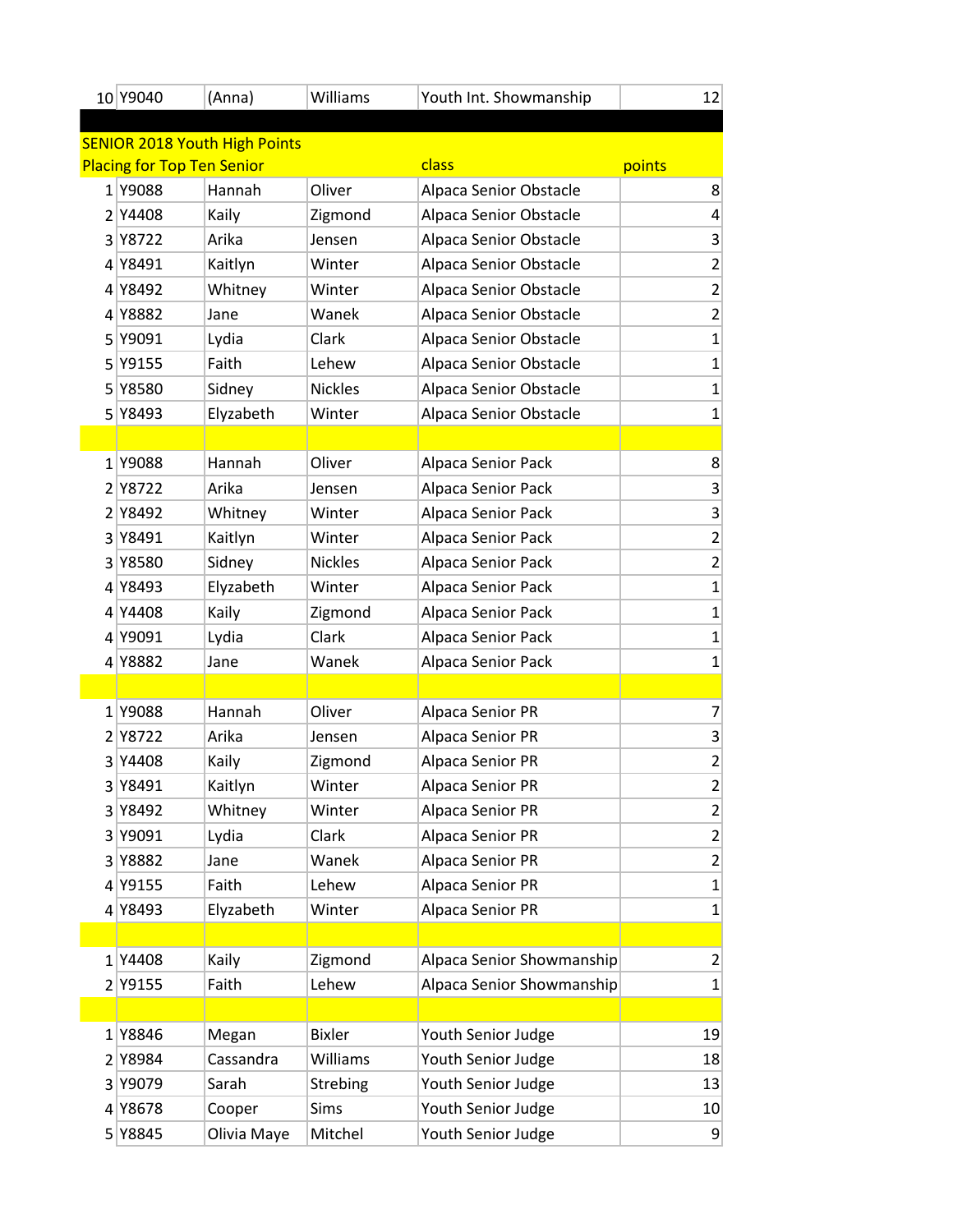| 5 Y9047  | Emily         | Smith         | Youth Senior Judge           | 9                       |
|----------|---------------|---------------|------------------------------|-------------------------|
| 6 Y8952  | Courtni       | Schmeichel    | Youth Senior Judge           | $\overline{7}$          |
| 6 Y8249  | Christian D.  | Abel          | Youth Senior Judge           | $\overline{7}$          |
| 7 Y 8418 | Logan         | Hart          | Youth Senior Judge           | 6                       |
| 7 Y8850  | Katie         | Tuttle        | Youth Senior Judge           | $6 \overline{6}$        |
| 8 Y8234  | CeAnna        | Jaeckel       | Youth Senior Judge           | $\overline{\mathbf{r}}$ |
| 9 Y8491  | Kaitlyn       | Winter        | Youth Senior Judge           | $\vert 3 \vert$         |
| 10 Y8455 | Maura         | Benton        | Youth Senior Judge           | $\overline{2}$          |
| 10 Y8424 | <b>Bailey</b> | Jones         | Youth Senior Judge           | $\overline{2}$          |
| 10 Y8706 | Alyse         | Carlson       | Youth Senior Judge           | $\mathbf{2}$            |
| 10 Y8659 | Michael       | Anderson      | Youth Senior Judge           | $\overline{2}$          |
| 10 Y8556 | Avery         | Sims          | Youth Senior Judge           | $\overline{2}$          |
| 10 Y9088 | Hannah        | Oliver        | Youth Senior Judge           | $\overline{2}$          |
| 10 Y9329 | Kennedy       | Ruhl          | Youth Senior Judge           | $\overline{2}$          |
|          |               |               |                              |                         |
| 1 Y8952  | Courtni       | Schmeichel    | <b>Youth Senior Obstacle</b> | 37                      |
| 2 Y9329  | Kennedy       | Ruhl          | <b>Youth Senior Obstacle</b> | 33                      |
| 3 Y9050  | Heather       | Holland       | Youth Senior Obstacle        | 30                      |
| 4 Y8984  | Cassandra     | Williams      | <b>Youth Senior Obstacle</b> | 28                      |
| 5 Y9079  | Sarah         | Strebing      | Youth Senior Obstacle        | 21                      |
| 6 Y8846  | Megan         | <b>Bixler</b> | Youth Senior Obstacle        | 19                      |
| 6 Y8477  | Lexi          | Foerder       | <b>Youth Senior Obstacle</b> | 19                      |
| 7 Y8249  | Christian D.  | Abel          | Youth Senior Obstacle        | 17                      |
| 7 Y9170  | Morgan        | Gilbert       | Youth Senior Obstacle        | 17                      |
| 7 Y9187  | (Maddi)       | Wells         | <b>Youth Senior Obstacle</b> | 17                      |
| 7 Y9238  | Grace         | Peconge       | Youth Senior Obstacle        | 17                      |
| 8 Y9328  | Katie         | Ruhl          | Youth Senior Obstacle        | 14                      |
| 8 Y 8424 | <b>Bailey</b> | Jones         | <b>Youth Senior Obstacle</b> | 14                      |
| 8 Y8850  | Katie         | Tuttle        | Youth Senior Obstacle        | 14                      |
| 9 Y8556  | Avery         | Sims          | Youth Senior Obstacle        | 13                      |
| 10 Y9090 | Clay          | Gick          | Youth Senior Obstacle        | 12                      |
|          |               |               |                              |                         |
| 1Y8952   | Courtni       | Schmeichel    | <b>Youth Senior Pack</b>     | 43                      |
| 2 Y9050  | Heather       | Holland       | <b>Youth Senior Pack</b>     | 42                      |
| 3 Y9079  | Sarah         | Strebing      | <b>Youth Senior Pack</b>     | 33                      |
| 4 Y8678  | Cooper        | Sims          | <b>Youth Senior Pack</b>     | 32                      |
| 5 Y8984  | Cassandra     | Williams      | <b>Youth Senior Pack</b>     | 28                      |
| 6 Y9329  | Kennedy       | Ruhl          | <b>Youth Senior Pack</b>     | 27                      |
| 7 Y8679  | Aubrie        | Ginther       | <b>Youth Senior Pack</b>     | 16                      |
| 8 Y 8477 | Lexi          | Foerder       | <b>Youth Senior Pack</b>     | 15                      |
| 8 Y9047  | Emily         | Smith         | <b>Youth Senior Pack</b>     | 15                      |
| 9 Y8249  | Christian D.  | Abel          | Youth Senior Pack            | 14                      |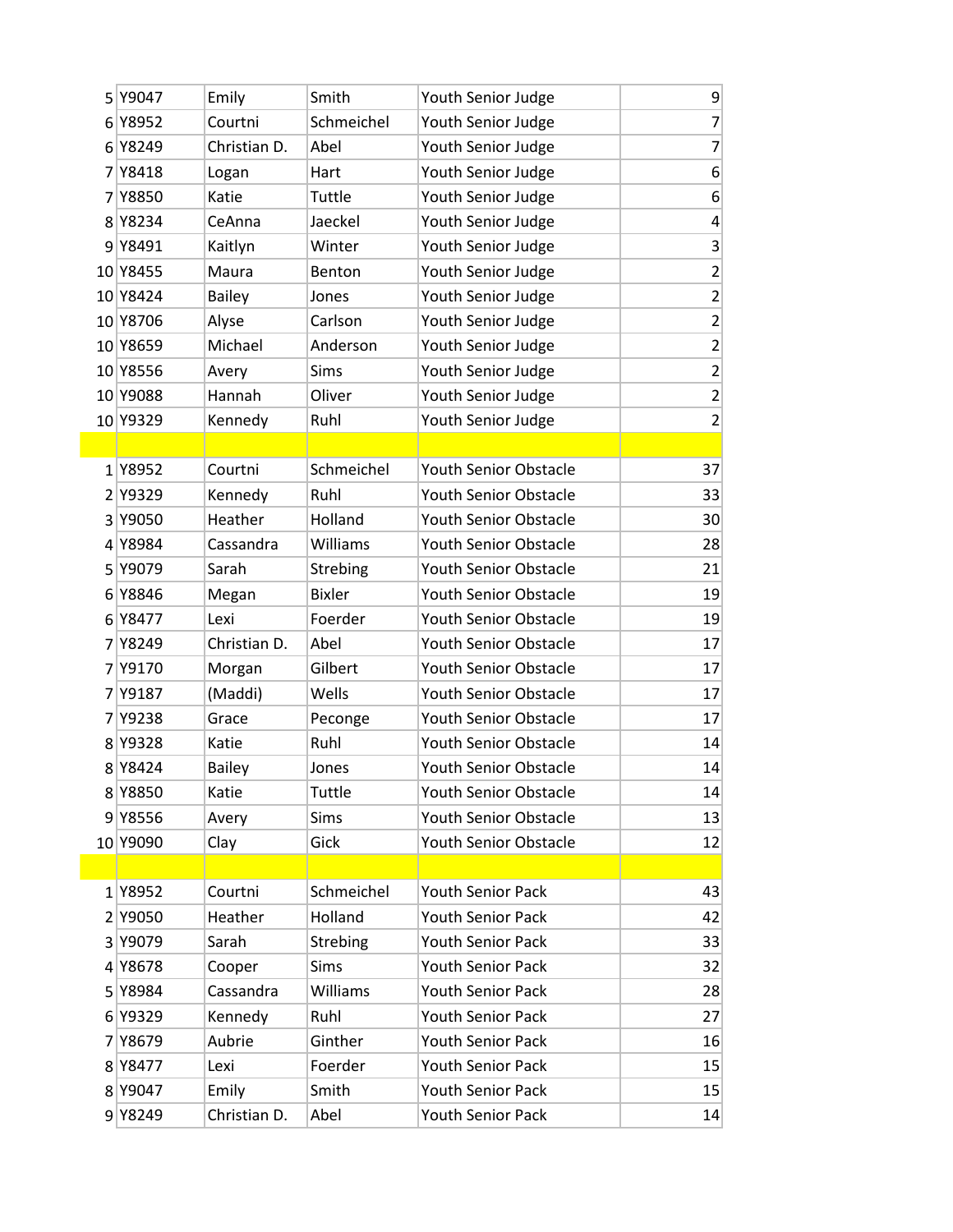|   | 9 Y8845  | Olivia Maye   | Mitchel       | <b>Youth Senior Pack</b> | 14              |
|---|----------|---------------|---------------|--------------------------|-----------------|
|   | 10 Y8424 | <b>Bailey</b> | Jones         | <b>Youth Senior Pack</b> | 13              |
|   |          |               |               |                          |                 |
|   | 1 Y9329  | Kennedy       | Ruhl          | <b>Youth Senior PR</b>   | 49              |
|   | 2 Y8984  | Cassandra     | Williams      | <b>Youth Senior PR</b>   | 30 <sup>2</sup> |
|   | 3 Y8952  | Courtni       | Schmeichel    | <b>Youth Senior PR</b>   | 29              |
| 4 | Y9050    | Heather       | Holland       | Youth Senior PR          | 27              |
| 5 | Y9079    | Sarah         | Strebing      | <b>Youth Senior PR</b>   | 22              |
|   | 6 Y8678  | Cooper        | <b>Sims</b>   | <b>Youth Senior PR</b>   | 21              |
| 7 | y8249    | Christian D.  | Abel          | <b>Youth Senior PR</b>   | 20              |
|   | 8 Y9238  | Grace         | Peconge       | <b>Youth Senior PR</b>   | 18              |
|   | 9 Y8722  | Arika         | Jensen        | <b>Youth Senior PR</b>   | 17              |
|   | 10 Y8556 | Avery         | Sims          | <b>Youth Senior PR</b>   | 15              |
|   |          |               |               |                          |                 |
|   | 1 Y9079  | Sarah         | Strebing      | Youth Senior Showmanship | 43              |
|   | 2 Y8846  | Megan         | <b>Bixler</b> | Youth Senior Showmanship | 36              |
| 3 | Y8556    | Avery         | <b>Sims</b>   | Youth Senior Showmanship | 31              |
| 4 | Y8845    | Olivia Maye   | Mitchel       | Youth Senior Showmanship | 30 <sup>2</sup> |
| 5 | Y8678    | Cooper        | <b>Sims</b>   | Youth Senior Showmanship | 23              |
| 6 | Y8679    | Aubrie        | Ginther       | Youth Senior Showmanship | 22              |
| 7 | Y8249    | Christian D.  | Abel          | Youth Senior Showmanship | 21              |
| 7 | Y8952    | Courtni       | Schmeichel    | Youth Senior Showmanship | 21              |
|   | 8 Y 8477 | Lexi          | Foerder       | Youth Senior Showmanship | 20              |
|   | 8 Y9170  | Morgan        | Gilbert       | Youth Senior Showmanship | 20              |
| 9 | Y8984    | Cassandra     | Williams      | Youth Senior Showmanship | 19              |
|   | 10 Y8424 | <b>Bailey</b> | Jones         | Youth Senior Showmanship | 17              |
|   | 10 Y9329 | Kennedy       | Ruhl          | Youth Senior Showmanship | 17              |

## COMBINED YOUTH2018 Youth High Points

| <b>Placing for Top Ten Combined</b> |             |              |        | class                          | points         |
|-------------------------------------|-------------|--------------|--------|--------------------------------|----------------|
|                                     | 1 Y8843     | Malachi      | Abel   | <b>Youth Combined Obstacle</b> | 4              |
|                                     | 2 Y8886     | Lyndsay      | Jensen | <b>Youth Combined Obstacle</b> | 3              |
|                                     | 3 Y 8 2 4 9 | Christian D. | Abel   | Youth Combined Obstacle        | $\overline{2}$ |
|                                     | 4 Y9371     | Dannica      | Egger  | Youth Combined Obstacle        | $\mathbf{1}$   |
|                                     |             |              |        |                                |                |
|                                     | 1 Y8249     | Christian D. | Abel   | <b>Youth Combined Pack</b>     | 4              |
|                                     | 2 Y8886     | Lyndsay      | Jensen | <b>Youth Combined Pack</b>     | 3              |
|                                     | 3 Y9371     | Dannica      | Egger  | <b>Youth Combined Pack</b>     | $\overline{2}$ |
|                                     | 4 Y8843     | Malachi      | Abel   | Youth Combined Pack            | $\mathbf{1}$   |
|                                     |             |              |        |                                |                |
|                                     | 1 Y8249     | Christian D. | Abel   | Youth Combined PR              | 4              |
|                                     | 2 Y 8 7 2 2 | Arika        | Jensen | <b>Youth Combined PR</b>       | 3              |
|                                     | 3 Y8886     | Lyndsay      | Jensen | Youth Combined PR              | $\overline{2}$ |